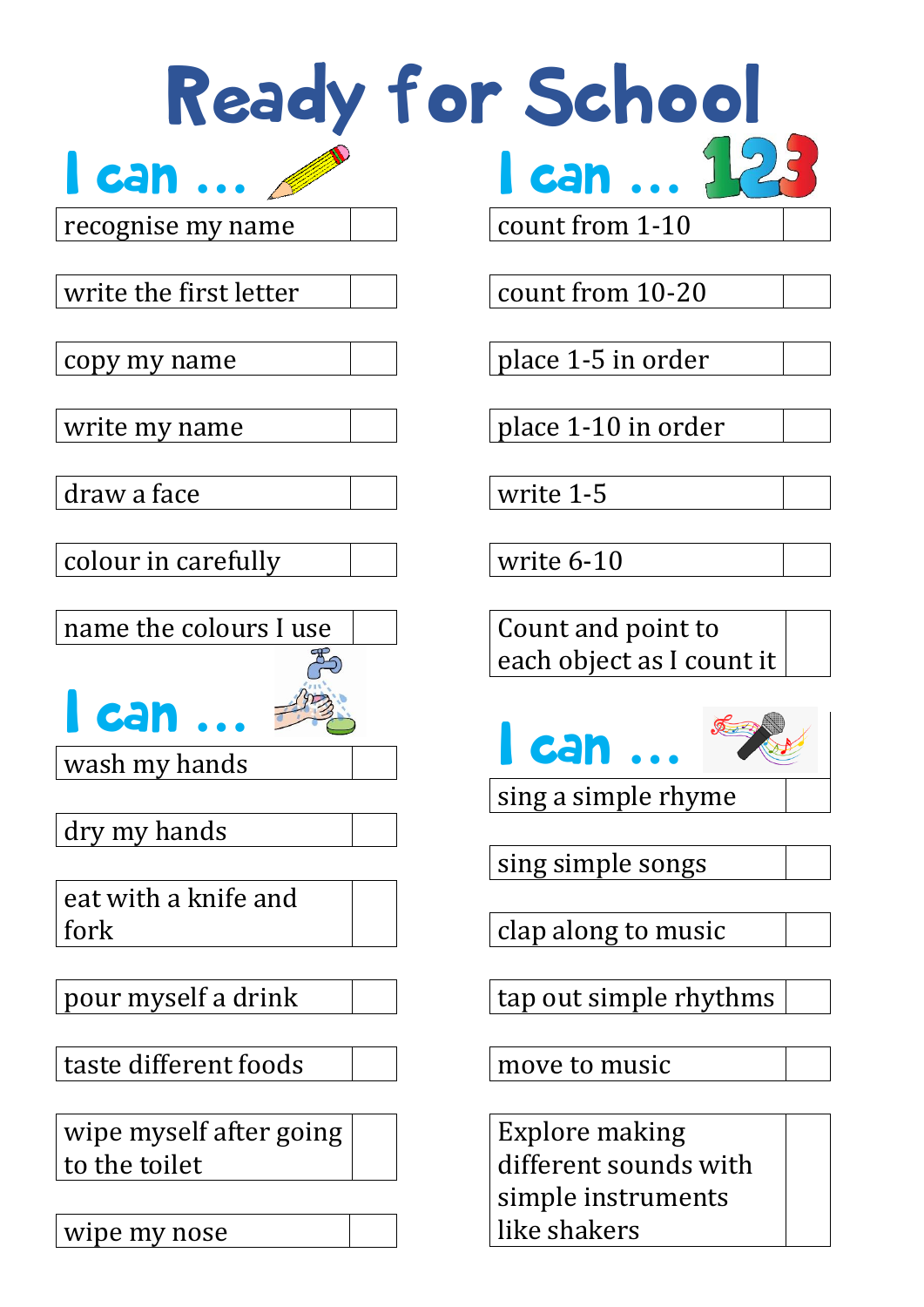| Ready for School                      |                                                                          |
|---------------------------------------|--------------------------------------------------------------------------|
| can  1                                | <b>l can </b>                                                            |
| put on my socks                       | listen to a story                                                        |
| find my shoes<br>put on my shoes      | talk about how<br>characters in the story<br>might be feeling and<br>why |
| do up my shoes                        |                                                                          |
| get undressed                         | predict what might<br>happen next in the<br>story                        |
| get dressed                           |                                                                          |
|                                       | talk about the pictures                                                  |
| put on my coat<br>do up my coat       | answer questions<br>about the story                                      |
| 955<br>can                            | abcde<br><b>can </b>                                                     |
| tidy up my toys                       | hear words that rhyme                                                    |
| help at home                          | say a word that rhymes<br>with another word                              |
| take turns to talk                    | hear the sound a word                                                    |
| say please when I want<br>something   | starts with                                                              |
| ask to go to the toilet               | recognise some letter<br>sounds                                          |
| say thank you when I<br>get something | clap the syllables in my<br>name and other words                         |